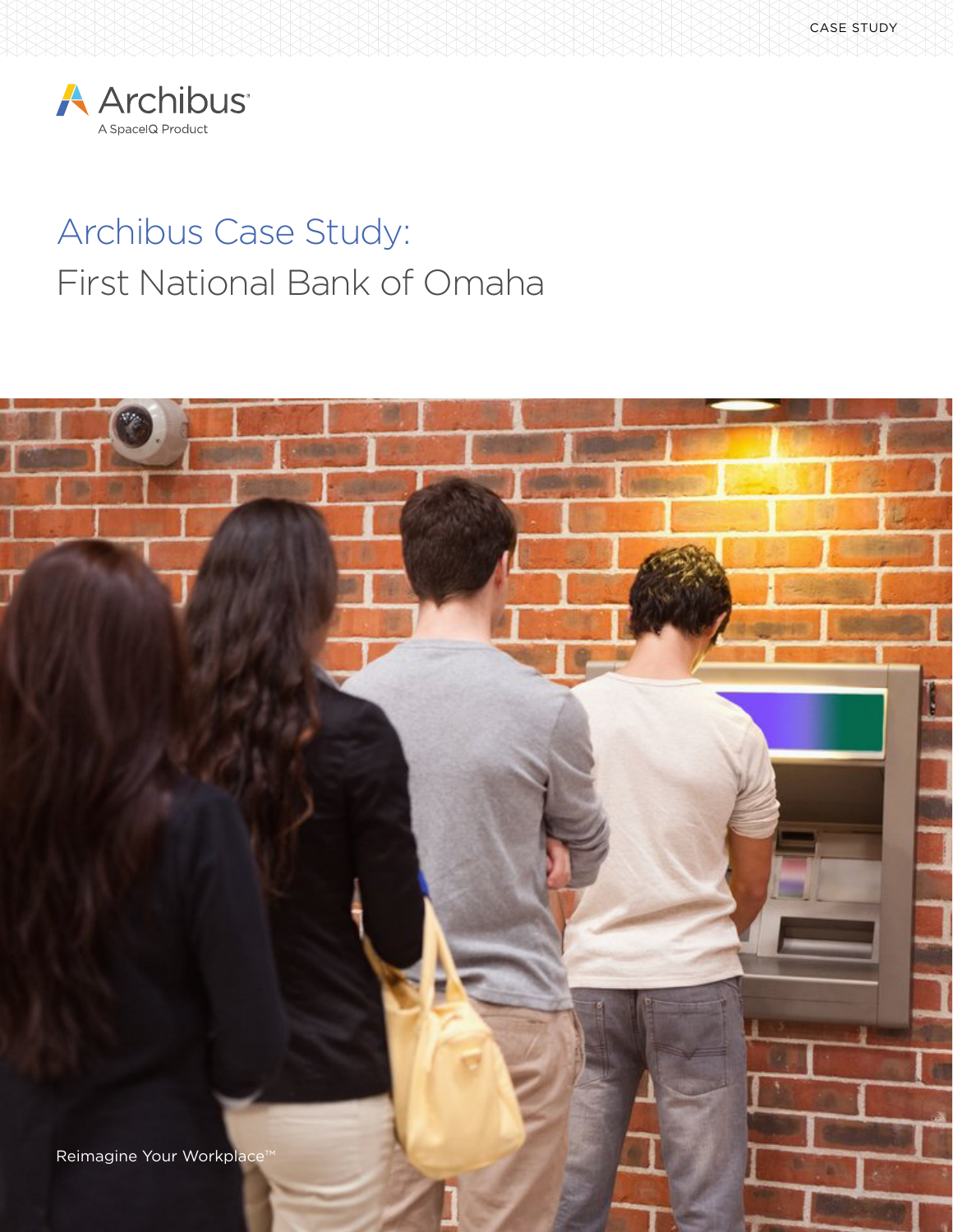## Facilities Facts



Active Lease Profiles

# Reasons for Implementing

#### **· Centralized, accurate data with Web-access**

# Archibus Solutions

- **· Real Property & Lease Management**
- **· Space Management**
- **· Strategic Space Planning**
- **· Building Operations Management**
- **· Smart Client for AutoCAD & Revit**
- **· Furniture & Equipment Management**
- **· Web Central**

## Benefits Gained

- **· Improved decision support**
- **· \$120,000+ gain in annual operating efficiencies**
- **· 95% accuracy in occupancy statistics**
- **· improved preventive maintenance/customer satisfaction**

First National of Nebraska Inc. and its subsidiary, First National Bank of Omaha, have been on a growth trajectory and have been for some time. That growth has made them the largest privately owned banking company in the United States. First National and its aliates have more than \$21 billion in managed assets, and 5,000 employee associates. Primary banking oces are located in Nebraska, Colorado, Illinois, Iowa, Kansas, South Dakota and Texas.

The desire to better manage First National's growth has accelerated in recent years as they make a transition from leased to owned property, add space on an ongoing basis, and increase facility-related accountability. Those trends have all helped drive their expanding use of Archibus.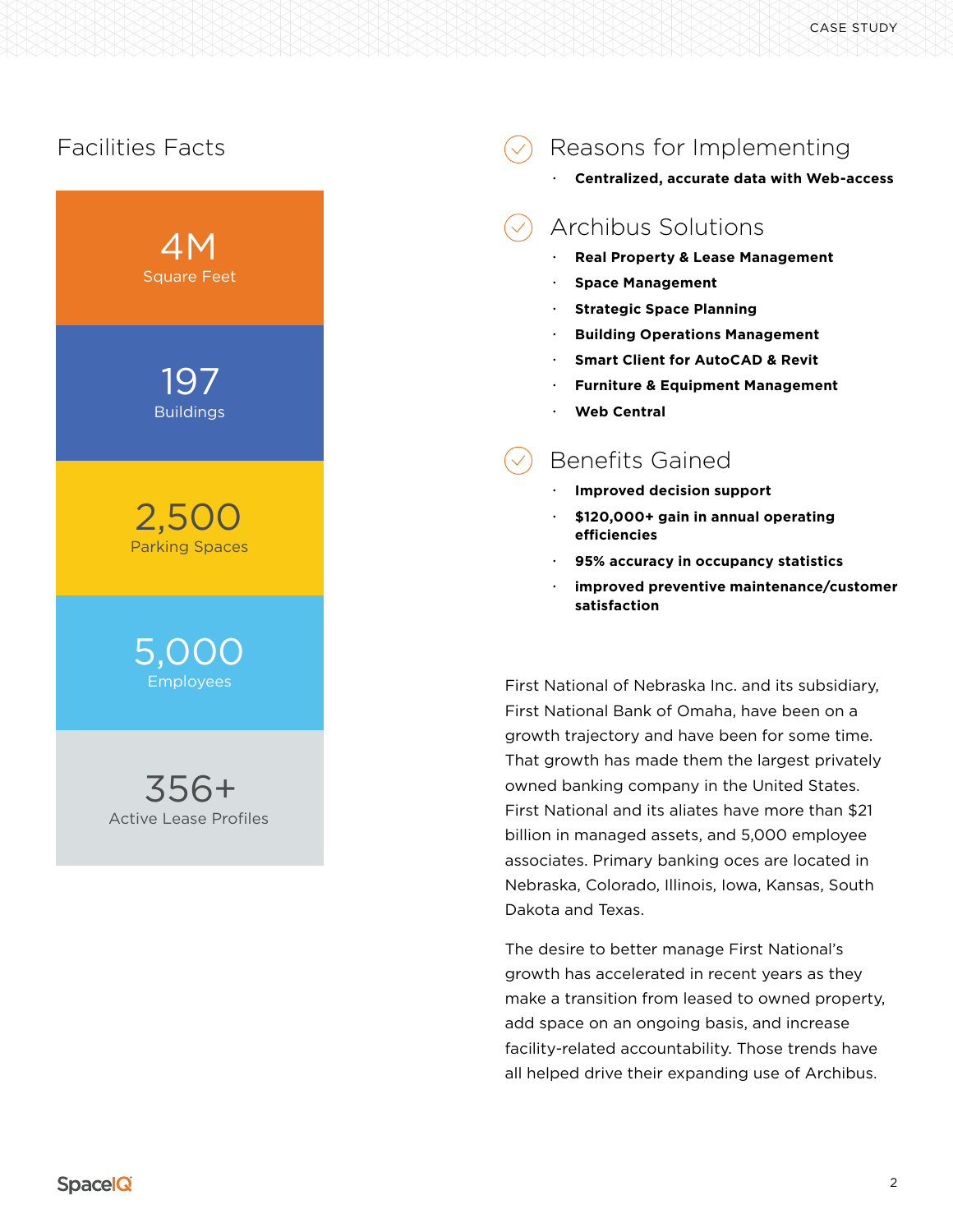"Whenever we are challenged with a business need, we ask the question 'Can Archibus be used for this?' " says Curtis Crouch, Senior Manager of Facility Systems at the bank's services group, First National Buildings Inc. (FNBI).

The answer over the years has been an emphatic "Yes."

#### New Capabilities Address New Needs

Prior to the implementation of Archibus in the late 1990s, FNBI's space data was maintained manually, which often resulted in inaccurate or inconsistent information.

The maintenance and operations systems then in place, furthermore, did not tie directly back into the building portfolio information or provide the access and detail that was increasingly important for management purposes. In addition, the lack of a preventative maintenance system had them responding to exponentially more – and more costly – equipment failures. Another point of pain, parking management for over 2,500 parking stalls (in various Omaha parking garages and lots) also presented a challenge, as did establishing a reliable methodology for overall strategic master planning.

All of these functions and more were eventually centralized in Archibus, allowing the company to identify future budgetary and space needs, track work orders, and view portfolio inventory in order to, track more than 356 active lease proles and manage over 400 service contracts.

"In addition to the out-of-the-box functionality, we liked the open architecture that allows us to work with our Business Partner, JLL, to develop entirely new applications that leverage Archibus core capabilities, " Crouch points out. "As a result, we have built a truly multidimensional tool that is central to our business operations."

"In addition to the out-of-the-box functionality, we liked the open architecture that allows us to work with our Business Partner, JLL, to develop entirely new applications that leverage ARCHIBUS core capabilities. As a result, we have built a truly multidimensional tool that is central to our business operations."

—FNBI, Curtis Crouch, Senior Manager of Facility Systems

#### Driving Business Transformation Today

Today, Archibus is used to drive all of First National's central facility management processes. The FNBI service group now manages building assets and space, capital projects, and on-demand and preventive maintenance work orders for over 197 major building and retail branch locations.

Additionally, the group uses Archibus to support related responsibilities that also fall under the FNBI management umbrella, including maintaining detailed employee location and emergency contact data, warehouse inventory (furniture and equipment), parking management, tracking First National's artwork portfolio, and overseeing the large number of service contacts.

"Our web portal, which is accessible on the corporate intranet, is used to perform such diverse tasks as placing and managing maintenance